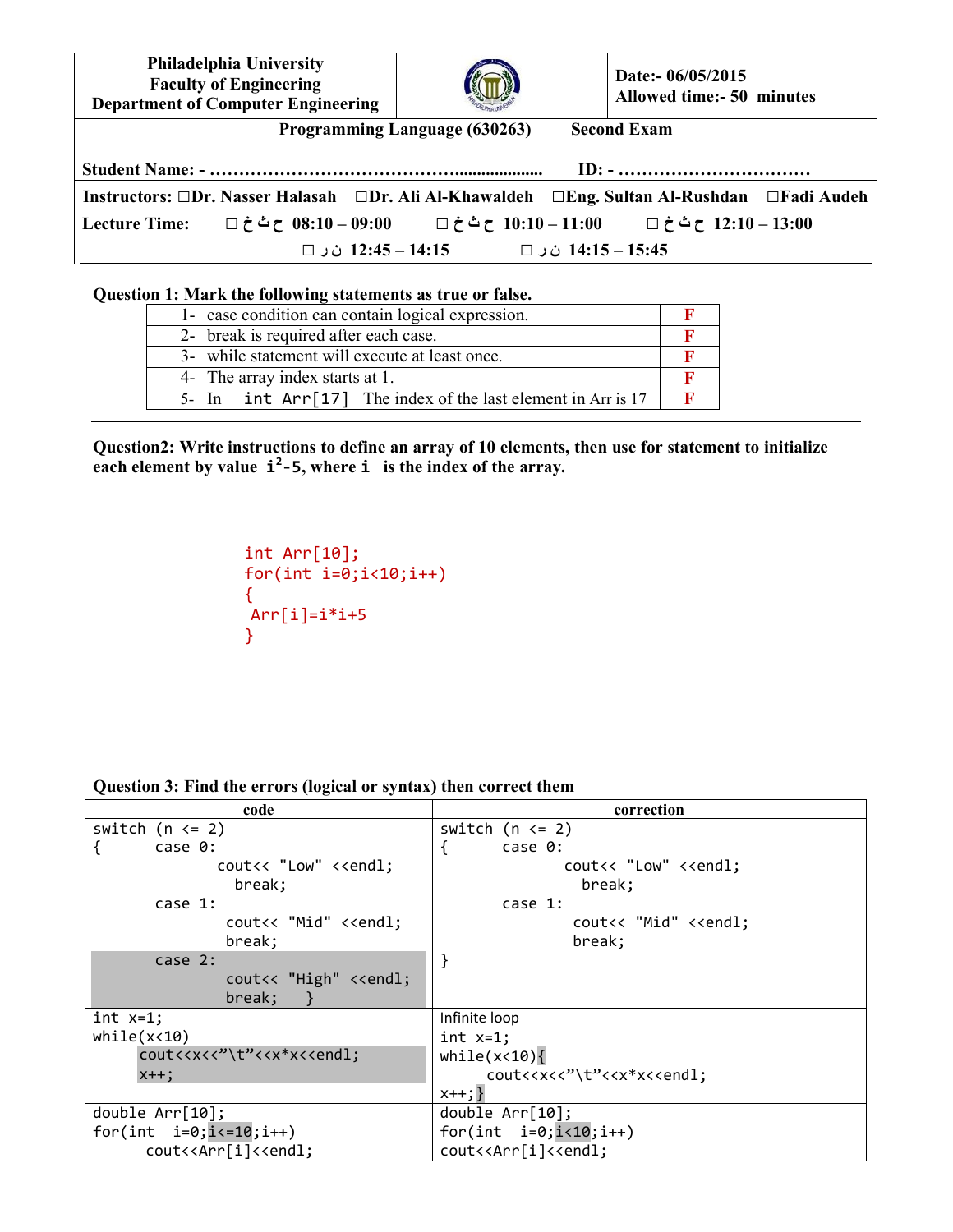**Question 4:What is the output of the following codes.** 

| for $(i = 1; i \le 4; i++)$                                |                |
|------------------------------------------------------------|----------------|
| $\{$<br>$num = num + 10 * (i - 1);$                        | $0$ 10 30 60   |
| cout< <num<< "="" ";<="" td=""><td></td></num<<>           |                |
| }                                                          |                |
| int $x = 5$ , $y = 50$ ;                                   |                |
| do                                                         | 15             |
| $\{$                                                       | 25             |
| $x = x + 10;$                                              | 35<br>45       |
| cout<< x< <endl;< td=""><td>55</td></endl;<>               | 55             |
| }while $(x < y)$ ;                                         |                |
| $int num = 13;$                                            |                |
| while $(num>= 0)$                                          |                |
| €                                                          |                |
| if (num $% 5 == 0$ )                                       | 13 9           |
| break;<br>cout< <num<< "="" ";<="" td=""><td></td></num<<> |                |
| $num = num - 4;$                                           |                |
|                                                            |                |
| int alpha=4;                                               |                |
| switch (alpha)                                             |                |
| $\{$                                                       |                |
| case 1:                                                    |                |
| case 2:                                                    |                |
| $alpha = alpha + 2;$                                       |                |
| cout< <alpha<<endl;< td=""><td></td></alpha<<endl;<>       |                |
| break;                                                     |                |
| case $4:$                                                  |                |
| $alpha++;$                                                 | 5              |
| cout< <alpha<<endl;<br>case 5:</alpha<<endl;<br>           | 10             |
| alpha = $2 * alpha;$                                       |                |
| cout< <alpha<<endl;< td=""><td></td></alpha<<endl;<>       |                |
| break;                                                     |                |
| case 6:                                                    |                |
| $alpha = alpha + 5;$                                       |                |
| cout< <alpha<<endl;< td=""><td></td></alpha<<endl;<>       |                |
| default:                                                   |                |
| $alpha - -$ ;                                              |                |
| cout< <alpha<<endl;< td=""><td></td></alpha<<endl;<>       |                |
|                                                            |                |
| int list[5];                                               |                |
| for (inti = $0; i < 5; i++)$                               |                |
| €<br>$list[i] = 2 * i + 5;$                                |                |
| if $(i % 2 == 0)$                                          |                |
| $list[i] = list[i] - 3;$                                   | 10             |
| }                                                          | $\overline{7}$ |
| for (inti = 4; i >=0; i-=3)                                |                |
| €                                                          |                |
| cout< <list[i]<<endl;< td=""><td></td></list[i]<<endl;<>   |                |
|                                                            |                |